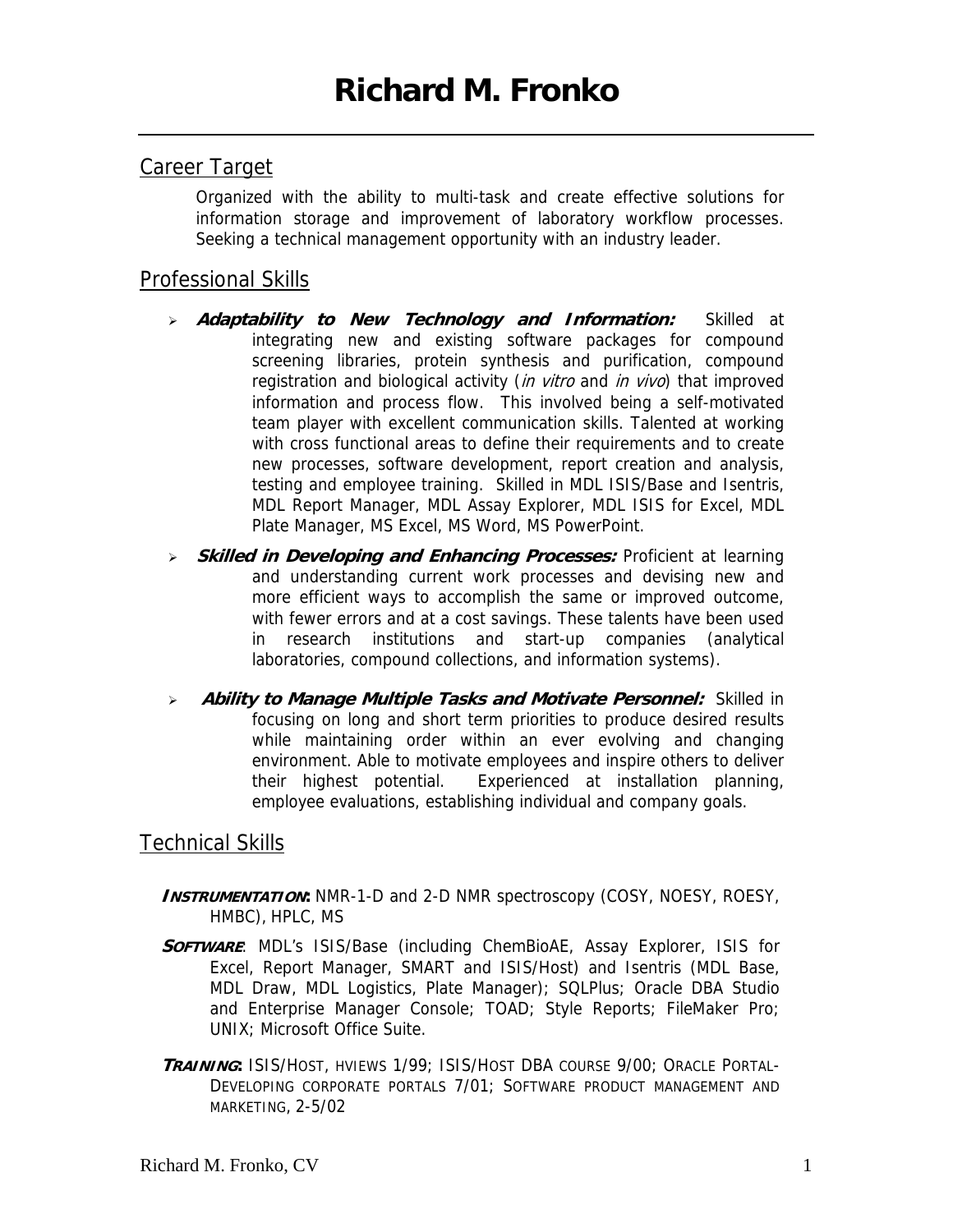# Employment

#### **SAN JOSE BIOCENTER, SAN JOSE, CA (2007 to present)**

Operations Director

### **OHLONE COLLEGE, FREMONT MILPITAS, CA (2007 to present)**

Instructor, Chemistry

- Interned for Chemistry 106A as lab instructor.
- Taught 8-week Summer Session of Chemistry 101B
- Member of LAB committee, an outreach program for high-school students that promotes career paths in biotechnology.

#### **PLEXXIKON INC., BERKELEY, CA (2002 to 2006)**

Senior Scientist, Informatics

- Designed and created custom Oracle tables to store and archive biological experiments including biochemical assays and stability tests. Enhancements improved data reporting and decreased data entry times.
- Developed and wrote a series of Filemaker Pro databases for capturing and reporting protein purification data and protein co-crystallization results. The integrated database increased laboratory throughput by 25% and led to improvements in the design of crystallization conditions.
- Implemented MDL's ChemBioAE for managing compound registration and assay data reporting. Collaborated with Chemists to devise operational rules for entering chemical structure and batch information in the database.
- Created reporting tools for company scientists using MDL's Report Manager and ISIS for Excel. Composed SQL scripts to extract activity data from Oracle for processing and presentation in a browser environment.
- Devised a local ISIS/Base database containing  $>1 \times 10^6$  compounds from vendor inventories. Managed the purchase of two diverse compound subsets for the Plexxikon research program. Negotiated and ordered screening plates for 20,000 compounds at a savings of over \$50,000.
- Responsible for installation of plate inventory application and integration of a bar code system into experimental workflow, improving inventory management and increasing data throughput by 50%.

#### **MICROCIDE PHARMACEUTICALS, MOUNTAIN VIEW, CA (1993 to 2002)**

Manager, Informatics, Diversity Library and NMR Labs Senior Analytical Chemist

- Managed ISIS and Oracle databases for lead identification and optimization. Collaborated with project teams to create tables and views in Oracle for report presentation and data mining. Balanced corporate reporting requests with enduser requirements.
- Successfully administered synthetic compound collection (>160,000) for rapid follow-up of screen hits. Maintained data integrity in ISIS/Host database of corporate screening compounds and ran quality control checks with NMR spectroscopy.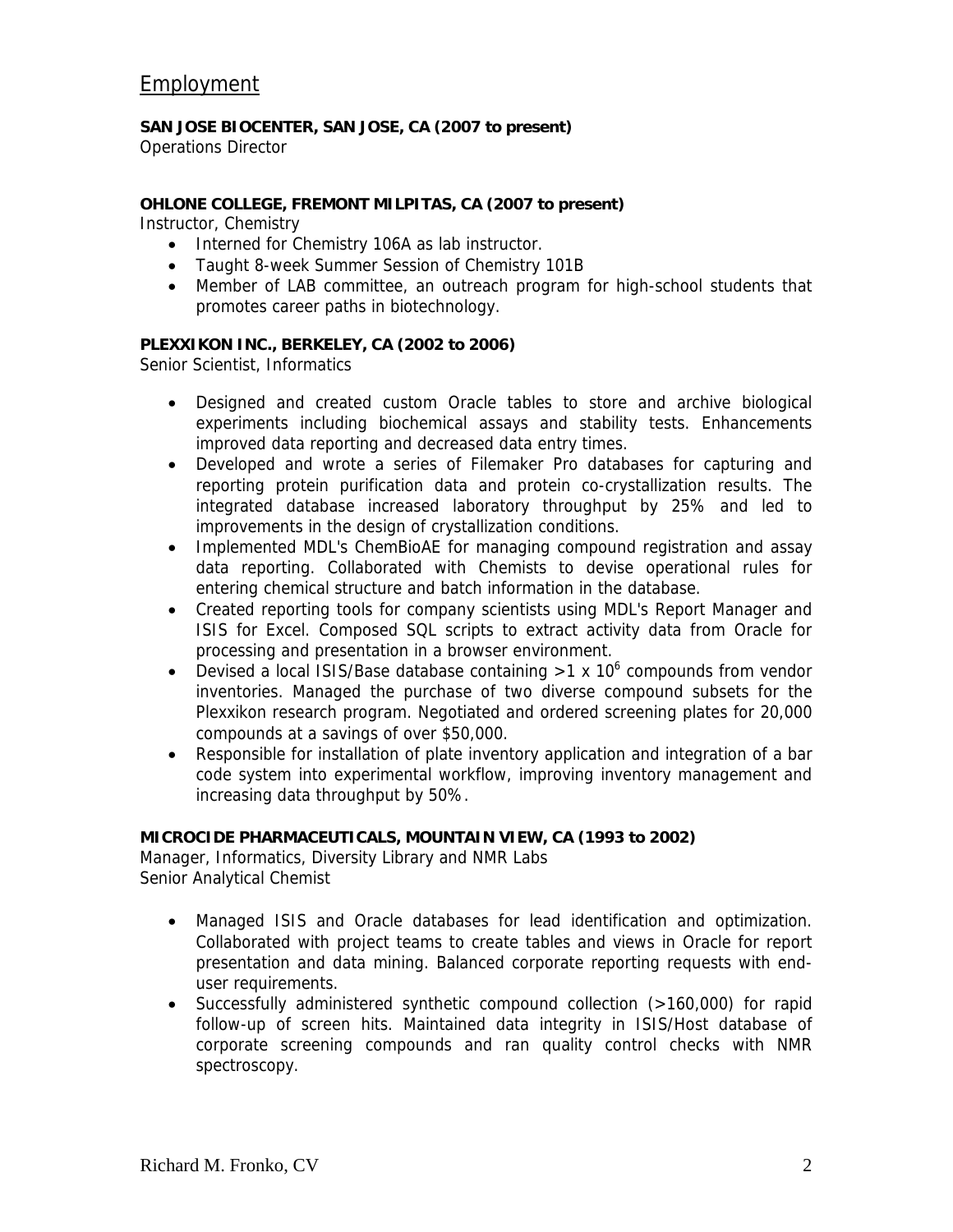- Worked closely with chemists to design a system that satisfied scientific requirements. Built and maintained ISIS/Base registration system for systematically cataloguing compounds from in-house chemical synthesis.
- Designed production timeline for delivering 80,000 compounds (each at 5 mg) and 625 screening plates for sale to a corporate partner. Coordinated the preparation of compounds for export and shipped all compounds and plates within 5-month deadline.
- Responsible for evaluating and testing statistical programs such as JMP and Statistica for purchase and where necessary developed cross platform integration strategies for these programs.

### **UNIVERSITY OF WISCONSIN-MADISON, MADISON, WI (1989 to 1993)**

Manager, NMR Labs Department of Chemistry

- Successfully managed 8 NMR spectrometers. Supervised installation of new ESR spectrometer. Scheduled yearly training for 200+ graduate students. Prepared successful NSF and NIH proposals for ESR and NMR instrument purchases.
- Supervised successful upgrade of in-house NMR processing software (PCNMR+) for off-line data processing, permitting greater throughput on routine NMR spectrometers.

# **Education**

- University of Michigan, Ann Arbor, MI: Postdoctoral Fellow
- Naval Research Laboratory Washington, D. C.: NRC Post-Doctoral Fellow
- University of Wisconsin-Madison Madison, WI: Ph.D., Inorganic Chemistry
- College of William and Mary Williamsburg, VA: B.S., Chemistry